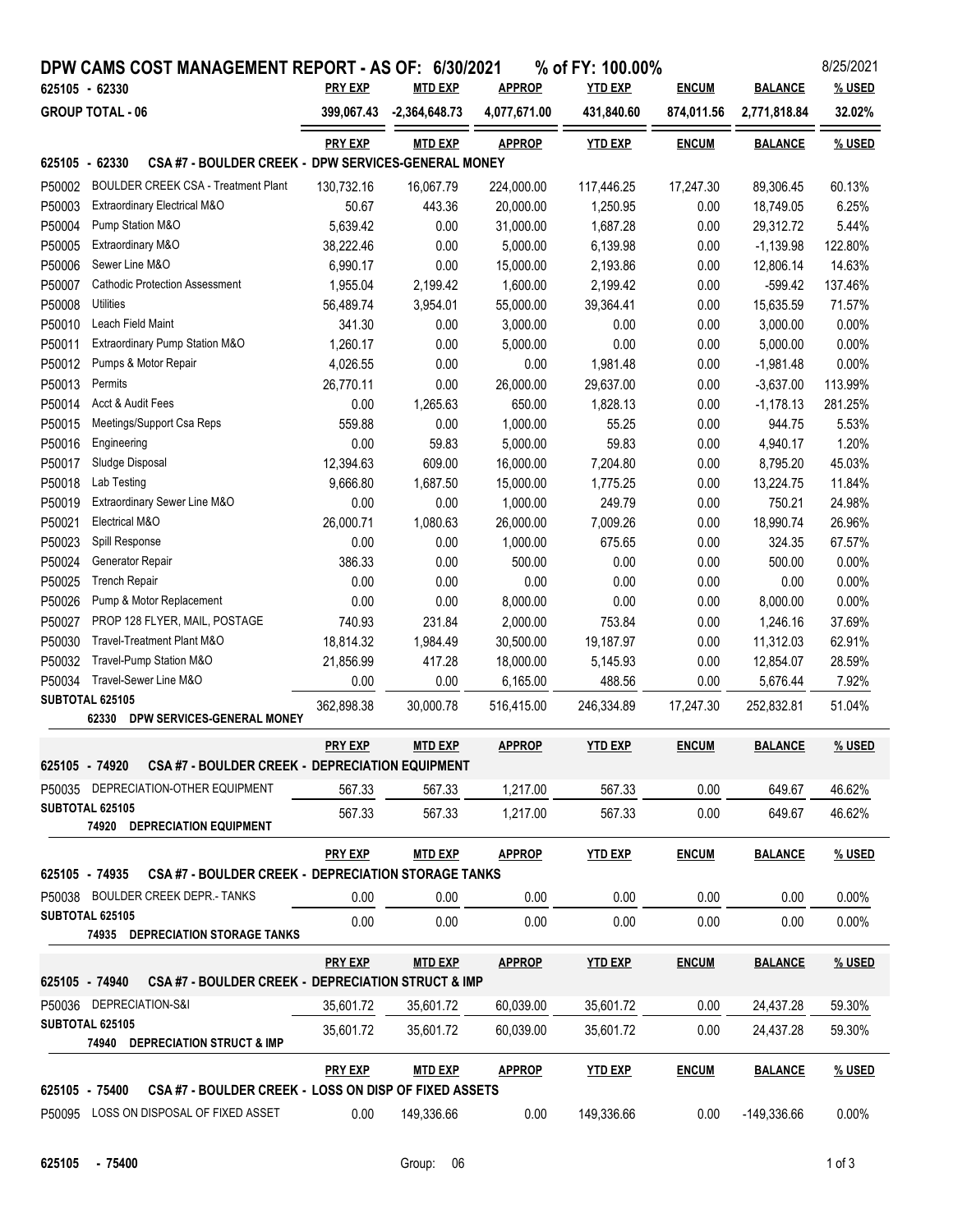| DPW CAMS COST MANAGEMENT REPORT - AS OF: 6/30/2021                           | % of FY: 100.00% |                 |                 |                 |              |                | 8/25/2021     |  |  |  |
|------------------------------------------------------------------------------|------------------|-----------------|-----------------|-----------------|--------------|----------------|---------------|--|--|--|
| 625105 - 75400                                                               | <b>PRY EXP</b>   | <b>MTD EXP</b>  | <b>APPROP</b>   | YTD EXP         | <b>ENCUM</b> | <b>BALANCE</b> | <b>% USED</b> |  |  |  |
| SUBTOTAL 625105<br>75400<br><b>LOSS ON DISP OF FIXED ASSETS</b>              | 0.00             | 149,336.66      | 0.00            | 149,336.66      | 0.00         | -149,336.66    | 0.00%         |  |  |  |
|                                                                              | <b>PRY EXP</b>   | <b>MTD EXP</b>  | <b>APPROP</b>   | <b>YTD EXP</b>  | <b>ENCUM</b> | <b>BALANCE</b> | % USED        |  |  |  |
| <b>CSA #7 - BOULDER CREEK - BUILDINGS AND IMPROVEMENTS</b><br>625105 - 86110 |                  |                 |                 |                 |              |                |               |  |  |  |
| CAPITAL REPLACEMENT RESERVES<br>P50022                                       | 0.00             | 0.00            | 931.035.00      | 0.00            | 0.00         | 931.035.00     | 0.00%         |  |  |  |
| P50039<br>* BC TREATMENT PLANT REBUILD                                       | 0.00             | 829,020.45      | 3,500,000.00    | 3,409,175.67    | 856,764.26   | -765,939.93    | 121.88%       |  |  |  |
| <b>EQ TANK REPLACEMENT</b><br>P50040                                         | 0.00             | 0.00            | 250,000.00      | 0.00            | 0.00         | 250,000.00     | 0.00%         |  |  |  |
| P50041<br><b>Treatment Plant Upgrades</b>                                    | 0.00             | 0.00            | 772.00          | 0.00            | 0.00         | 772.00         | 0.00%         |  |  |  |
| EQ TANK MIXER INSTALLATION<br>P50042                                         | 0.00             | 0.00            | 75.000.00       | 0.00            | 0.00         | 75.000.00      | 0.00%         |  |  |  |
| OFFICE IMPROVEMENTS<br>P50043                                                | 0.00             | 0.00            | 0.00            | 0.00            | 0.00         | 0.00           | 0.00%         |  |  |  |
| P50044<br><b>BLOWER LINE REPLACEMENT</b>                                     | 0.00             | 0.00            | 0.00            | 0.00            | 0.00         | 0.00           | 0.00%         |  |  |  |
| PUMP STATION UPGRADES<br>P50045                                              | 0.00             | 0.00            | 0.00            | 0.00            | 0.00         | 0.00           | 0.00%         |  |  |  |
| P50051<br>Pump Station #1 Rehab                                              | 0.00             | 0.00            | 0.00            | 0.00            | 0.00         | 0.00           | 0.00%         |  |  |  |
| <b>Structure Upgrades</b><br>P50052                                          | 0.00             | 0.00            | 0.00            | 0.00            | 0.00         | 0.00           | 0.00%         |  |  |  |
| SUBTOTAL 625105<br><b>BUILDINGS AND IMPROVEMENTS</b><br>86110                | 0.00             | 829.020.45      | 4.756.807.00    | 3,409,175.67    | 856.764.26   | 490.867.07     | 89.68%        |  |  |  |
|                                                                              | <b>PRY EXP</b>   | <b>MTD EXP</b>  | <b>APPROP</b>   | <b>YTD EXP</b>  | <b>ENCUM</b> | <b>BALANCE</b> | % USED        |  |  |  |
| CSA #7 - BOULDER CREEK - STRUCT AND IMPRVMNTS-ISF OFF<br>625105 - 86111      |                  |                 |                 |                 |              |                |               |  |  |  |
| S & I Budget Offset<br>P50097                                                | 0.00             | $-3,409,175.67$ | $-1.256.807.00$ | $-3,409,175.67$ | 0.00         | 2,152,368.67   | 271.26%       |  |  |  |
| SUBTOTAL 625105<br><b>STRUCT AND IMPRVMNTS ISF OFFS</b><br>86111             | 0.00             | $-3,409,175.67$ | $-1,256,807.00$ | $-3.409.175.67$ | 0.00         | 2,152,368.67   | 271.26%       |  |  |  |
| TOTAL 625105 CSA #7 - BOULDER CREEK                                          | 399.067.43       | $-2.364.648.73$ | 4,077,671.00    | 431.840.60      | 874.011.56   | 2,771,818.84   | 32.02%        |  |  |  |